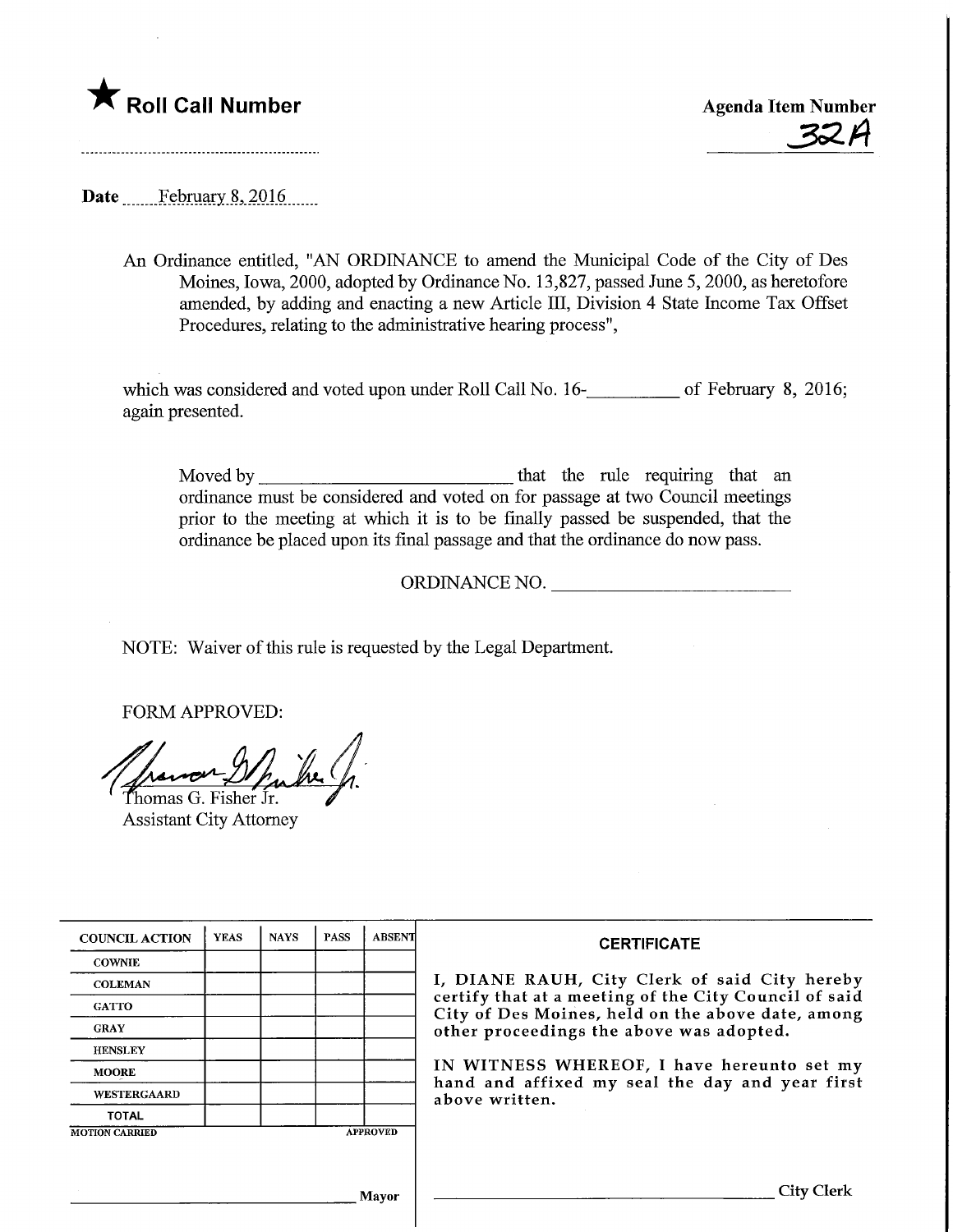# ORDINANCE NO.

AN ORDINANCE to amend the Municipal Code of the City of Des Moines, Iowa, 2000, adopted by Ordinance No. 13,827, passed June 5,2000, as heretofore amended, by adding and enacting a new Article HI, Division 4 State Income Tax Offset Procedures, relating to the administrative hearing process.

Be It Ordained by the City Council of the City of Des Moines, Iowa:

Section 1. That the Municipal Code of the City of Des Moines, Iowa, 2000, adopted by

Ordinance No. 13,827, passed June 5, 2000, as heretofore amended, is hereby amended by adding

and enacting a new Article HI, Division 4 State Income Tax Offset Procedures, relating to the

administrative hearing process, as follows:

## DIVISION 4. STATE INCOME TAX OFFSET PROCEDURES

#### Sec. 3-26. Statement of Purpose.

This division provides procedures to follow in the event that the city seeks to collect legally enforceable debts owed to the city by placement of such qualified debts in the state program established and maintained by the Iowa Department of Administrative Services to offset the debts against a person's state income tax refund pursuant to Iowa Code section 8A.504 and the Iowa Administrative Rules implemented thereunder.

# Sec. 3-27. Notice of Intent to Place Debt; Informal Opportunity to Challenge Placement of Debt,

- (a) A department director or his or her designee shall make a good faith effort to collect a qualified debt. If such effort to collect is not successful, notice shall be provided to the debtor bv regular mail that the debt will be placed in the offset program and that the debtor shall have an informal opportunity to challenge such placement by filing the challenge with the finance director within ten days of the date of notice.
- fb) If a challenge to the placement of the debt in the offset program is timely filed, the finance director or his or her designees shall notify the debtor of the date and time that it will conduct an informal hearing on such challenge. At such informal hearing the debtor shall be provided with an opportunity to present its challenge either in-person or by electronic means. After the informal hearing, a determination on the challenge shall be delivered to the debtor by regular mail.